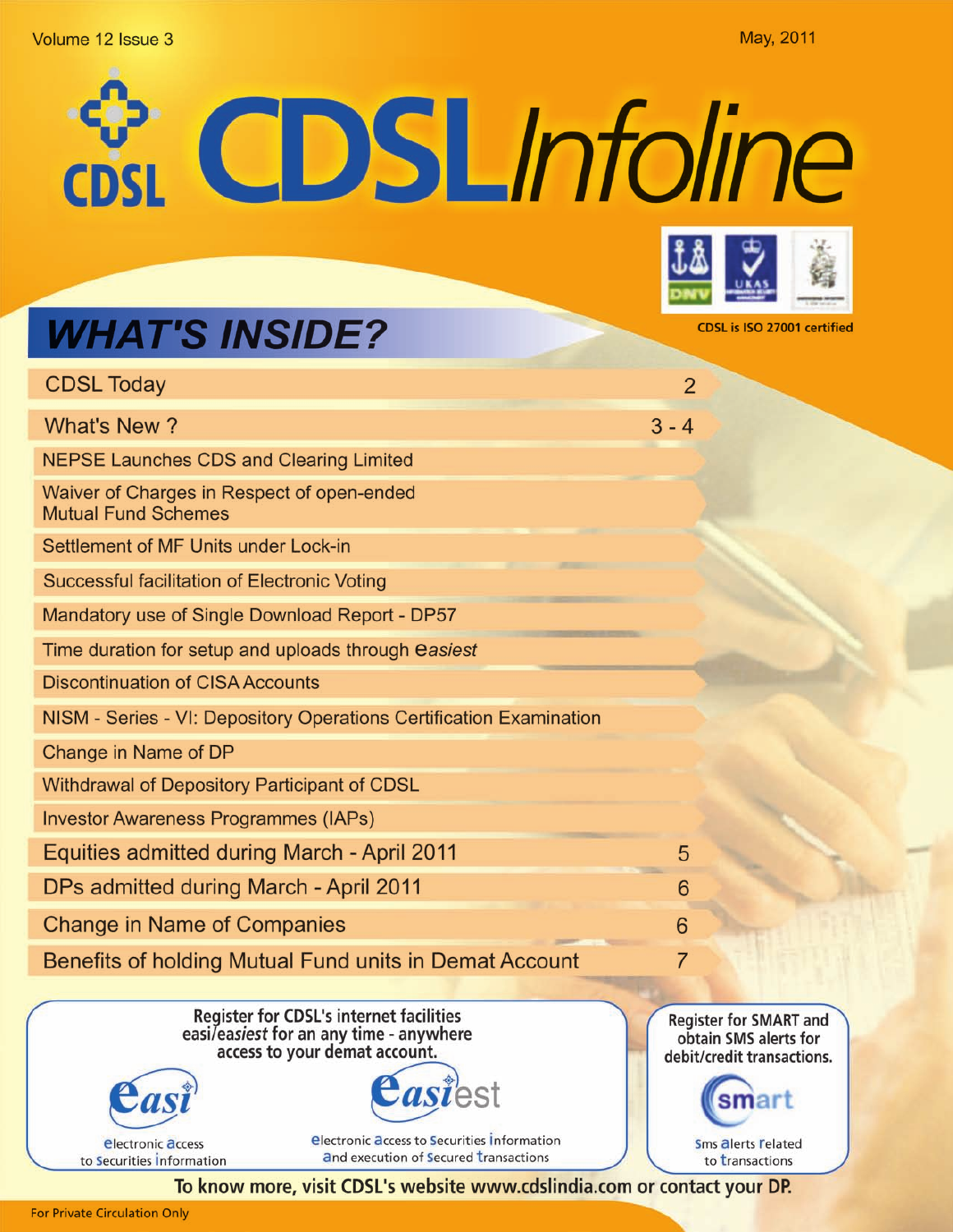

# **CDSL TODAY**

# **Beneficial Owners**

During the last 12 months, the number of active BO accounts with CDSL has increased from 66.36 lakh as on April 30, 2010 to 75.18 lakh as on April 30, 2011, which indicates growth of 13.29%.





# **Depository Participants**

As on April 30, 2011, CDSL has 546 DPs offering DP services from over 9200 locations across the country. These DPs comprise of CMs, Banks, NBFCs, Custodians, Clearing Houses/ Corporations and Regional Stock Exchanges.

# **Companies Admitted**

The securities of almost all listed companies have been admitted with CDSL for demat. Further, a large number of private limited and unlisted companies are also admitted with CDSL. As on April 30, 2011, the securities of 8265 companies have been admitted for demat with CDSL.





## **Securities Dematerialised**

During the last 12 months, the volume of securities under custody has increased by 40.74% and the value of securities has increased by 35.74% respectively.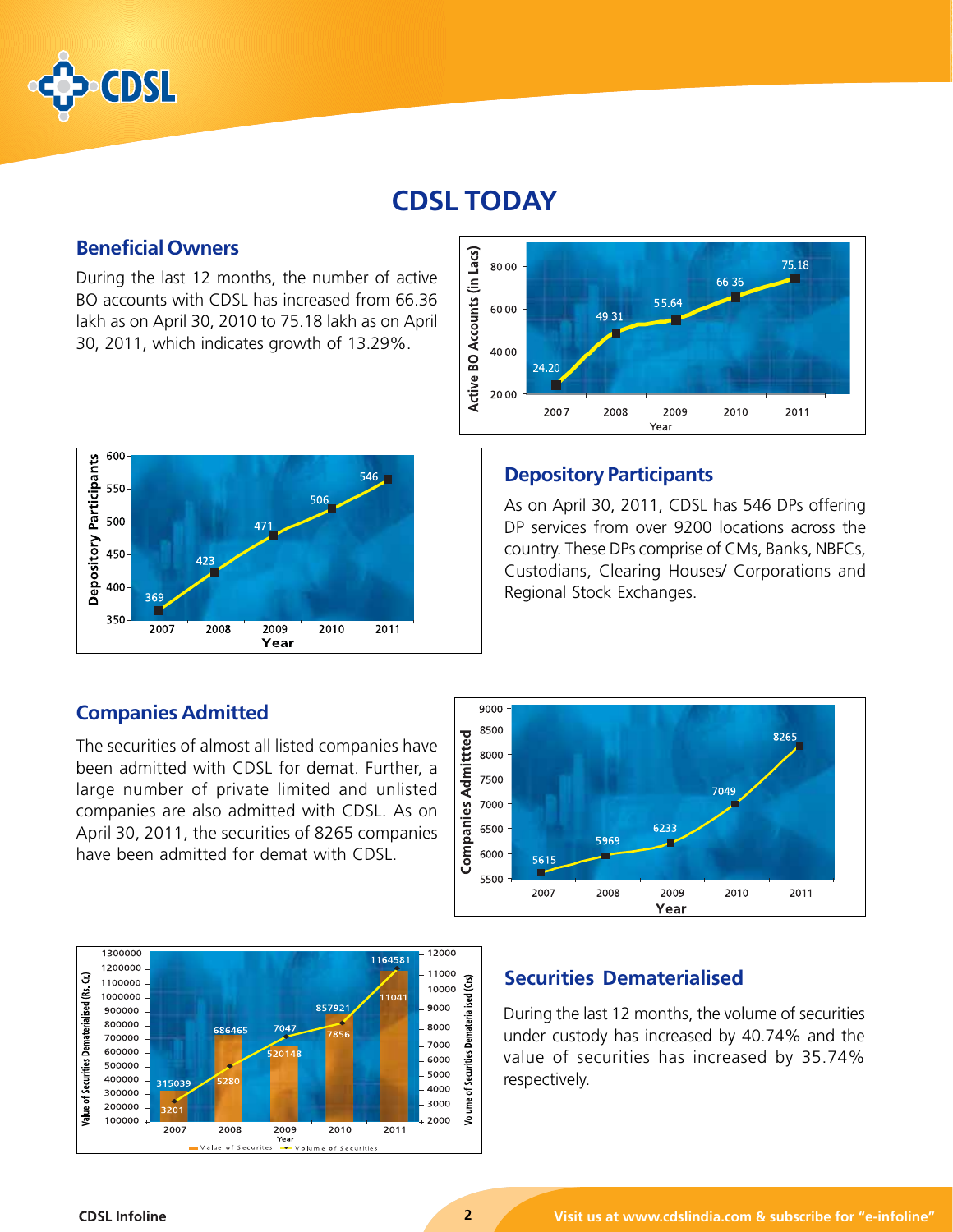

# **WHAT's NEW ?**

#### **NEPSE LAUNCHES CDS AND CLEARING LIMITED**

CDSL had signed an agreement with Nepal Stock Exchange Ltd. (NEPSE) for setting up of a depository and Clearing and settlement system in Nepal under technical assistance programme of Government of India.

Dr. Yuvaraj Khatiwada, Governor of Nepal Rastra Bank inaugurated the CDS and Clearing Limited on March 31, 2011. On this occasion, Shri. Rakesh Sood, Ambassador of India to Nepal, handed over the application software of CDS and Clearing system to Mr. Tanka Prasad Paneru, Chairman, CDS and Clearing Limited.

At the inaugural function, Dr. Khatiwada expressed his satisfaction over the materialization of the idea of establishing CDS in Nepal. Similarly, Shri. Sood informed the participants that establishment of CDS and Clearing Limited will be instrumental in the effective and efficient development of capital market in Nepal.

#### **WAIVER OF CHARGES IN RESPECT OF OPEN – ENDED MUTUAL FUND SCHEMES**

In order to enable investors hold open ended mutual fund units in their demat accounts, CDSL has facilitated conversion of mutual funds units represented by Statement of Accounts (SOA) in demat form.

With a view to facilitate this process, CDSL is pleased to announce that it has decided to waive charges on transactions related to open ended mutual fund schemes till September 30, 2011.

#### **SETTLEMENT OF MF UNITS UNDER LOCK – IN**

CDSL is pleased to inform that the settlements of various "Equity Linked Saving Schemes" [ELSS] offered by various AMCs (Asset Management Companies) has been launched w.e.f. March 4, 2011.

As such schemes are under lock-in, Clearing Members (CMs) should ensure that credit of the ELSS Mutual Fund (MF) units is made to the appropriate investor as the units cannot be transferred from the credited account till the lock-in expiry date.

CMs should also avoid transfer of ELSS units to their beneficiary accounts as these lock-in units will be credited under lock-in and cannot be transferred till lockin expiry.

### **SUCCESSFUL FACILITATION OF ELECTRONIC VOTING**

CDSL Ventures Limited (CVL), a wholly owned subsidiary of Central Depository Services (India) Limited (CDSL) has successfully facilitated electronic Voting for the Postal Ballot resolutions of Jaiprakash Associates Limited, through its e-Voting Platform which concluded on 16<sup>th</sup> February, 2011. Over 500 investors voted and about 52% of the votes were received electronically. Earlier, Sun Pharmaceutical Industries Limited had successfully conducted its voting for the Postal Ballot resolutions through this platform in Nov, 2010.

Many Companies have welcomed the initiative and have signed up for the e-Voting System for Corporates. The e-Voting System for Corporates was inaugurated on 17th November 2009 by Hon. Minister of Corporate Affairs, Shri. Salman Khurshid. The platform aims at reducing the administrative and storage costs associated with Postal Ballot while facilitating declaration of results immediately after the close of the voting. Additionally investors can cast their votes at their convenience from home / office till the last day.

#### **MANDATORY USE OF SINGLE DOWNLOAD REPORT – DP57**

In order to facilitate DPs to update their DP back office periodically, CDSL has introduced a Single Download Report – DP57, which contains details of all transactions such as on-market, off-market, early pay-in, inter-depository, demat, remat, pledge/unpledge, Freeze/unfreeze, IPO, Corporate Action etc., except account opening activity. The said report will be generated through-out the day on incremental basis and full report will be generated during End of Day (EOD).

With effect from June 01, 2011, it will be MANDATORY for DPs to use DP57 and other reports related to the above mentioned transactions will be discontinued. DPs should, therefore, incorporate DP57 report in their back office software.

DPs may refer to CDSL communiqué no. 2342, to view the existing reports that will be discontinued from June 1, 2011.

#### **TIME DURATION FOR SETUP AND UPLOADS THROUGH e***asi***est**

CDSL's internet facility 'e*asiest' (electronic access to securities information and execution of secured transactions)* enables Beneficial Owners (BOs) and Clearing Members (CMs) to submit their instructions electronically, which eliminates the need to submit Delivery Instruction Slip (DIS) to their Depository Participants (DPs).

The time duration for set up and upload through ea*siest* is as follows:

- BOs and CMs can set-up transactions on-line through ea*siest* between 2:30 a.m. and 11:30 p.m.
- Transactions can be uploaded through e*asi*est between 4:00 a.m. and 11:30 p.m. from Monday to Friday and between 4:00 a.m. and 8:00 p.m. on Saturday. The transaction upload facility will not be available on Sunday.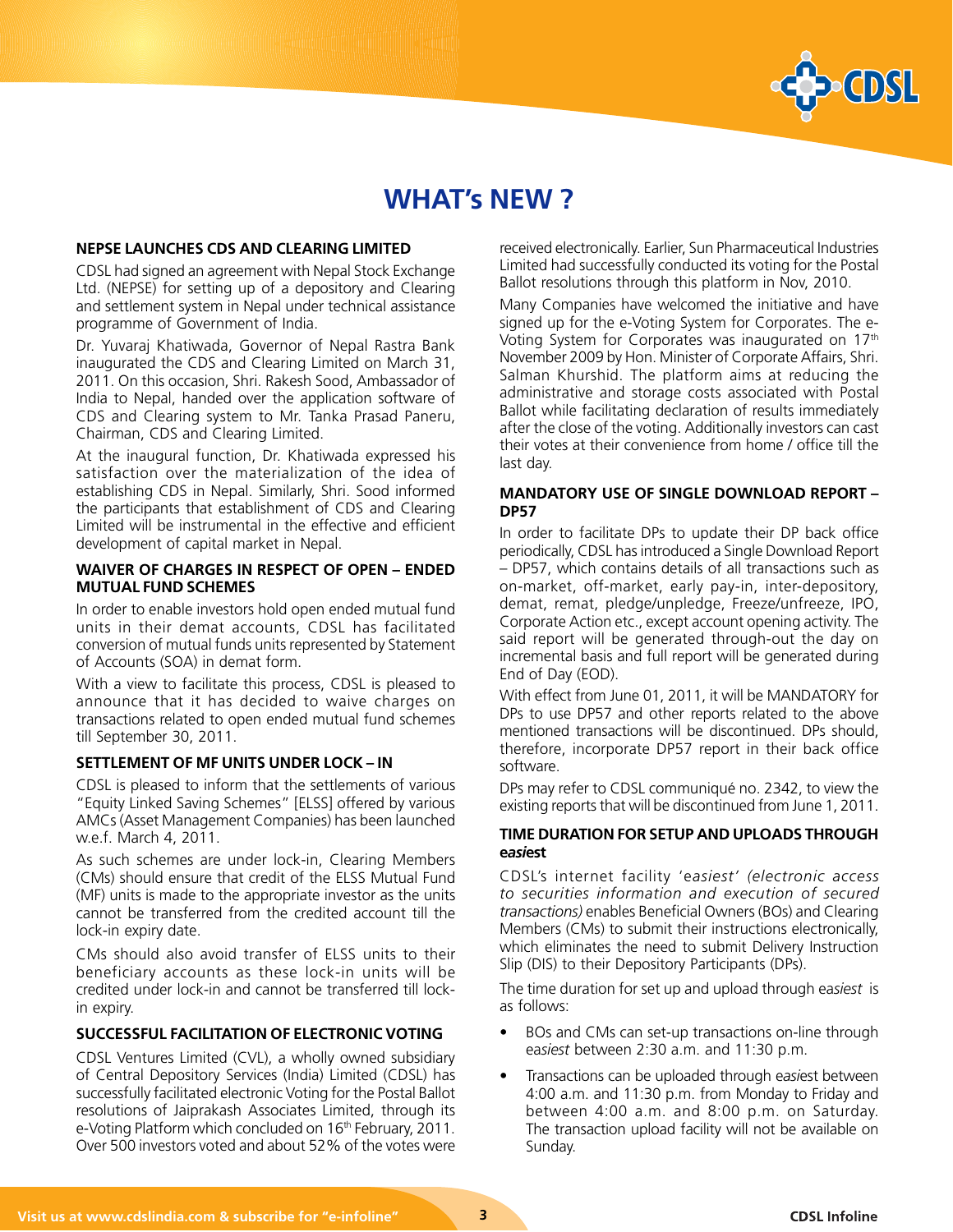

The cut –off timings for various types of transactions for current business day are as follows.

| Sr.<br>No. | <b>Transaction</b><br>Type               | Weekdays<br>[easiest] |               | Saturday<br>[easiest] |                    |
|------------|------------------------------------------|-----------------------|---------------|-----------------------|--------------------|
|            |                                          | Setup                 | <b>Upload</b> | Setup                 | Upload             |
| a.         | Transactions (Off Market<br>& On Market) | 9.00 pm               | 9.00 pm       | 8.00 pm               | $ 7.30 \text{ pm}$ |
| b.         | Normal Pay-in                            | 10.00 am   9.30 am    |               |                       |                    |
| C.         | Inter-Depository                         | 6.00 pm               | 6.00 pm       | 1.30 <sub>pm</sub>    | 1.00 <sub>pm</sub> |
| d.         | Early Pay-in                             | 9.00 pm               | 8.30 pm       |                       |                    |

### **DISCONTINUATION OF CISA ACCOUNTS**

Currently, if a CM does not transfer securities to the respective BO accounts or to its beneficiary account within one working day after the payout day, such securities are transferred to CM Investors Securities Account (CISA) and a penalty is levied.

DPs should take note that w.e.f. June 4, 2011, transfer of securities to the CISA account will be discontinued. However, securities that remain in the settlement accounts of CMs for one working day after pay-out will continue to be liable for penalty.

### **NISM – Series - VI: DEPOSITORY OPERATIONS CERTIFICATION EXAMINATION**

SEBI vide its notification dated March 29, 2011 published through the Gazette of India, has made it mandatory for persons engaged or employed by a registered DP in:

a) dealing or interacting with clients, b) dealing with securities of clients, c) handling redressal of investor grievances, d) internal control or risk management, e) activities having a bearing on operational risk, or f) maintenance of books and records pertaining to the above activities – to obtain certification from National Institute of Securities Markets (NISM) by passing the NISM Series - VI: Depository Operations Certification Examination (DOCE). DPs should ensure that such associated persons engaged or employed by DP should pass DOCE within two years from the date of said notification. Further, such associated persons engaged or employed by DP after the date of notification, should pass DOCE within one year from the date of his/her employment.

SEBI has also clarified that an associated person, who possess any of the following certificates, as on the date of notification, shall be exempted from requirement of DOCE till the validity of said certificates:

a) NSE's Certification in Financial Markets (NSDL-Depository Operations Module) or b) NSDL's Certification in Depository Operations (NCDO) or c) BSE's Certification in Financial Markets (BSE's Certification on Central Depository)

Further, an associated person who has completed CDSL's DP Training Programme shall be exempted from the requirement of DOCE for a period of three years from the date of completion of the programme.

### **CHANGE IN NAME OF DP**

DPs and BOs are advised to note that SEBI has accorded its approval for the change in name of the following DP:

| <b>DPID</b> | <b>OLD NAME</b>                                           | <b>NEW NAME</b>                                           |
|-------------|-----------------------------------------------------------|-----------------------------------------------------------|
| 24200       | K & A Securities<br>Private Limited                       | Trustline Securities<br>Limited                           |
| 59200       | Aadya Trading &<br>Investment Private<br>Limited          | Amrapali Aadya<br>Trading & Investment<br>Private Limited |
| 36700       | Dipan Mehta Share<br>and Stock Brokers<br>Private Limited | Axis Equities Private<br>Limited                          |

#### **WITHDRAWAL OF DEPOSITORY PARTICIPANT OF CDSL**

DPs and BOs are advised to note that Parsoli Corporation Limited (PCL) (DP ID 43500) has ceased to be Depository Participant of CDSL.

BOs holding accounts with the aforementioned DP are advised to take necessary steps to transfer their securities to another account with a DP of their choice.

#### **INVESTOR AWARENESS PROGRAMMES (IAPs)**

During March - April 2011, CDSL conducted **58 IAPs** in various cities across India in association with Dalal Street Investment Journal, BSE Investor Protection Fund, leading newspapers such as Maharashtra Times, Loksatta, Sakaal, Dainik Jagran, Sandesh & Deshdoot. DPs such as Reliance Securities Limited, IL&FS Securities Limited, India Infoline Limited, Asit C Mehta Investment Interrmediates Limited, Sharekhan Limited, Bonanza Portfolio Limited, Saraswat Bank, The Shamrao Vithal Co-operative Bank Limited and social welfare organisations such as Consumer Guidance Society, Vijayawada, Acharya Atre Katta etc. also participated in making these IAPs a grand success.



Mr. C. S. Thakur, Head - Investor Education, CDSL, addressing over 650 investors at an IAP conducted by CDSL in association with Maharashtra Times, a leading Marathi daily on 01.04.2011 at Dadar, Mumbai.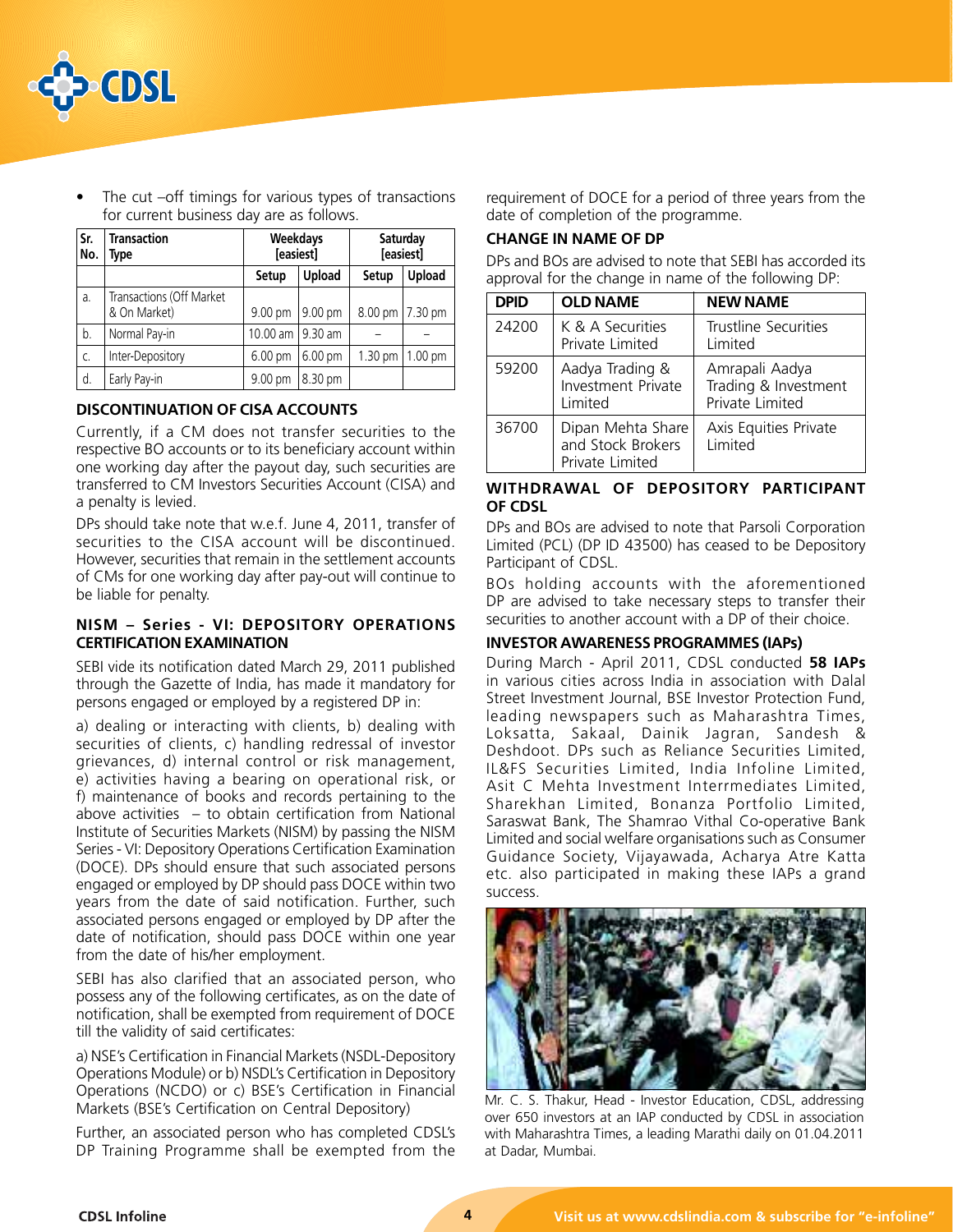

# **EQUITIES ADMITTED DURING MARCH - APRIL 2011**

| SR. NO.        | <b>ISIN</b>                  | <b>ISIN NAME</b>                                                                                                                  | <b>RTA NAME</b>                                                                  |
|----------------|------------------------------|-----------------------------------------------------------------------------------------------------------------------------------|----------------------------------------------------------------------------------|
| $\vert$ 1      | INE986L01019                 | AAKAASH MANUFACTURING COMPANY PRIVATE LIMITED                                                                                     | SHAREPRO SERVICES (I) PRIVATE LIMITED                                            |
| $\overline{2}$ | INE043M01017                 | AAR INFRASTRUCTURE LIMITED                                                                                                        | ALANKIT ASSIGNMENTS LIMITED                                                      |
| 3              | INE981L01010                 | AKK FINANCIAL ADVISORY SERVICES PRIVATE LIMITED                                                                                   | KARVY COMPUTERSHARE PRIVATE LIMITED                                              |
| $\overline{4}$ | INE901L01018                 | ALEMBIC PHARMA LIMITED                                                                                                            | LINK INTIME INDIA PRIVATE LIMITED                                                |
| 5              | INE961L01012                 | APEEJAY SURRENDRA CORPORATE SERVICES LIMITED                                                                                      | C B MANAGEMENT SERVICES PRIVATE LIMITED                                          |
| 6              | INE011M01014                 | APOLLO COMPUTER EDUCATION LIMITED                                                                                                 | CAMEO CORPORATE SERVICES LIMITED                                                 |
| 7              | INE012M01012                 | ARUNODAYA GREEN FUELS LIMITED                                                                                                     | AARTHI CONSULTANTS PRIVATE LIMITED                                               |
| 8              | INE997L01016                 | ASK INVESTMENT HOLDINGS PRIVATE LIMITED                                                                                           | KARVY COMPUTERSHARE PRIVATE LIMITED                                              |
| 9              | INE925L01017                 | ASK INVESTMENT MANAGERS PRIVATE LIMITED                                                                                           | KARVY COMPUTERSHARE PRIVATE LIMITED                                              |
| 10<br> 11      | INE950L01015<br>IN9950L01013 | ASK PROPERTY INVESTMENT ADVISORS PRIVATE LIMITED<br>ASK PROPERTY INVESTMENT ADVISORS PRIVATE LIMITED - EQ. SH. PARTLY PD Rs. 0.10 | KARVY COMPUTERSHARE PRIVATE LIMITED<br>KARVY COMPUTERSHARE PRIVATE LIMITED       |
| 12             | INE980L01012                 | ASK SECURITIES ADVISORY SERVICES PRIVATE LIMITED                                                                                  | KARVY COMPUTERSHARE PRIVATE LIMITED                                              |
| 13             | INE998L01014                 | ASK WEALTH ADVISORS PRIVATE LIMITED                                                                                               | KARVY COMPUTERSHARE PRIVATE LIMITED                                              |
| 14             | INE985L01011                 | ATRIA CONVERGENCE TECHNOLOGIES PRIVATE LIMITED                                                                                    | SHAREPRO SERVICES (I) PRIVATE LIMITED                                            |
| 15             | INE052M01018                 | AURANGABAD ELECTRICALS LIMITED                                                                                                    | LINK INTIME INDIA PRIVATE LIMITED                                                |
| 16             | INE958L01018                 | BIO GREEN PAPERS LIMITED                                                                                                          | SHAREX DYNAMIC (INDIA) PRIVATE LIMITED                                           |
| 17             | INE829L01011                 | C. MAHENDRA INFOJEWELS LIMITED                                                                                                    | PURVA SHARE REGISTRY INDIA PRIVATE LIMITED                                       |
| 18             | INE964L01016                 | COMFORT SECURITIES LIMITED                                                                                                        | BIGSHARE SERVICES PRIVATE LIMITED                                                |
| 19             | INE096M01015                 | COMMONWEALTH INCLUSIVE GROWTH SERVICES LIMITED                                                                                    | CAMEO CORPORATE SERVICES LIMITED                                                 |
| 20             | INE008M01010                 | DHVANIL CHEMICALS LIMITED                                                                                                         | CAMEO CORPORATE SERVICES LIMITED                                                 |
| 21<br>22       | INE089M01010<br>INE422G01015 | DIGNITY BUILDCON PRIVATE LIMITED<br>DINESH ALLORGA LIMITED                                                                        | KARVY COMPUTERSHARE PRIVATE LIMITED<br>MCS LIMITED                               |
| 23             | INE044M01015                 | DUNAR FOODS LIMITED                                                                                                               | LINK INTIME INDIA PRIVATE LIMITED                                                |
| 24             | INE009M01018                 | ELDER HIDES AND LEATHER PRIVATE LIMITED                                                                                           | SHAREPRO SERVICES (I) PRIVATE LIMITED                                            |
| 25             | INE122M01019                 | ESSAR SHIPPING LIMITED                                                                                                            | DATA SOFTWARE RRESEARCH COMPMAY PRIVATE LIMITED                                  |
| 26             | INE970L01013                 | ESSEL ENTERTAINMENT MEDIA LIMITED                                                                                                 | SHAREPRO SERVICES (I) PRIVATE LIMITED                                            |
| 27             | INE204I01013                 | EXDON TRADING COMPANY LIMITED                                                                                                     | PURVA SHAREGISTRY INDIA PRIVATE LIMITED                                          |
| 28             | INE051M01010                 | FCH CENTRUMDIRECT LIMITED                                                                                                         | LINK INTIME INDIA PRIVATE LIMITED                                                |
| 29             | INE983L01016                 | FINA VENTURE INDIA LIMITED                                                                                                        | LINK INTIME INDIA PRIVATE LIMITED                                                |
| 30             | INE118M01017                 | GAJRA DIFFERENTIAL GEARS LIMITED                                                                                                  | BIGSHARE SERVICES PRIVATE LIMITED                                                |
| 31             | INE013M01010                 | GARDEN POLYMERS PRIVATE LIMITED                                                                                                   | BIGSHARE SERVICES PRIVATE LIMITED                                                |
| 32<br>33       | INE952L01011<br>INE010M01016 | GUJARAT INTEGRATED MARITIME COMPLEX PRIVATE LIMITED<br><b>GUJARAT MEDITECH LIMITED</b>                                            | LINK INTIME INDIA PRIVATE LIMITED<br>CAMEO CORPORATE SERVICES LIMITED            |
| 34             | INE962L01010                 | HM EXPORT LIMITED                                                                                                                 | KARVY COMPUTERSHARE PRIVATE LIMITED                                              |
| 35             | INE781L01014                 | INDIA WINDPOWER LIMITED                                                                                                           | MCS LIMITED                                                                      |
| 36             | INE042M01019                 | INLAND VIKASH LIMITED                                                                                                             | NICHE TECHNOLOGIES PRIVATE LIMITED                                               |
| 37             | INE055M01011                 | INTEGRATED FOOD PARK PRIVATE LIMITED                                                                                              | LINK INTIME INDIA PRIVATE LIMITED                                                |
| 38             | INE041M01011                 | INTERGLOBE TECHNOLOGY QUOTIENT PRIVATE LIMITED                                                                                    | KARVY COMPUTERSHARE PVT LTD                                                      |
| 39             | INE113M01018                 | INTERNATIONAL COAL VENTURES PRIVATE LIMITED                                                                                       | MCS LIMITED - NEW DELHI                                                          |
| 40<br>41       | INE095M01017<br>INE510D01014 | ISPAT INFRASTRUCTURE (INDIA) LIMITED<br>JAMES HOTELS LIMITED                                                                      | UNIVERSAL CAPITAL SECURITIES PRIVATE LIMITED<br>ALANKIT ASSIGNMENTS LIMITED      |
| 42             | INE937L01012                 | JOYALUKKAS INDIA LIMITED                                                                                                          | LINK INTIME INDIA PRIVATE LIMITED                                                |
| 43             | INE022M01011                 | JRI INDUSTRIES & INFRASTRUCTURE LIMITED                                                                                           | PURVA SHAREGISTRY INDIA PRIVATE LIMITED                                          |
| 44             | INE053M01016                 | KURUKSHETRA EXPRESSWAY PRIVATE LIMITED                                                                                            | LINK INTIME INDIA PRIVATE LIMITED                                                |
| 45             | INE054M01014                 | M H T C LOGISTICS PRIVATE LIMITED                                                                                                 | LINK INTIME INDIA PRIVATE LIMITED                                                |
| 46             | INE979L01014                 | MAVERICK SHARE BROKERS LIMITED                                                                                                    | BIGSHARE SERVICES PRIVATE LIMITED                                                |
| 47<br>48       | INE046M01010<br>INE936L01014 | MIDLAND POLYMERS LIMITED<br>MUMBADEVI FINANCE AND INVESTMENT COMPANY PRIVATE LIMITED- CLASS A                                     | KARVY COMPUTERSHARE PRIVATE LIMITED<br>CIL SECURITIES LIMITED                    |
| 49             | INE936L01022                 | MUMBADEVI FINANCE AND INVESTMENT COMPANY PRIVATE LIMITED- CLASS B                                                                 | CIL SECURITIES LIMITED                                                           |
| 50             | INE984L01014                 | NARVEN FINANCE AND INVESTMENTS LIMITED                                                                                            | AARTHI CONSULTANTS PRIVATE LIMITED                                               |
| 51             | INE553C01016                 | NORTH EASTERN CARRYING CORPORATION LIMITED                                                                                        | MAS SERVICES LIMITED                                                             |
| 52             | INE414L01012                 | NUWAY ORGANIC NATURALS INDIA LIMITED                                                                                              | BEETAL FINANCIAL & COMPUTER SERVICES PRIVATE LIMITED                             |
| 53             | INE430L01018                 | ORISSA MANGANESE & MINERALS LIMITED                                                                                               | MAHESHWARI DATAMATICS PRIVATE LIMITED                                            |
| 54             | INE701F01014                 | PARICHAY INVESTMENTS LIMITED                                                                                                      | BIGSHARE SERVICES PRIVATE LIMITED                                                |
| 55<br>56       | INE023M01019<br>INE960L01014 | PRAKASH CONSTROWELL LIMITED<br>PRANJAL TRADING COMPANY PRIVATE LIMITED- CLASS A                                                   | BIGSHARE SERVICES PRIVATE LIMITED<br>CIL SECURITIES LIMITED                      |
| 57             | INE960L01022                 | PRANJAL TRADING COMPANY PRIVATE LIMITED- CLASS B                                                                                  | CIL SECURITIES LIMITED                                                           |
| 58             | INE020M01015                 | RUPAREL DEVELOPERS (INDIA) PRIVATE LIMITED                                                                                        | SHAREPRO SERVICES (I) PRIVATE LIMITED                                            |
| 59             | INE963L01018                 | SABARI INN LIMITED                                                                                                                | INTEGRATED ENTERPRISES (INDIA) LIMITED                                           |
| 60             | INE978L01016                 | SARVAMANGAL MERCANTILE COMPANY LIMITED                                                                                            | SYSTEM SUPPORT SERVICES                                                          |
| 61             | INE982L01018                 | SKK FINANCIAL ADVISORY SERVICES PRIVATE LIMITED                                                                                   | KARVY COMPUTERSHARE PRIVATE LIMITED                                              |
| 62             | INE097M01013                 | SKS POWER GENERATION (CHHATISGARH) LIMITED                                                                                        | ADROIT CORPORATE SERVICES PRIVATE LIMITED                                        |
| 63<br>64       | INE563E01011                 | SREE SATYANARAYANA SPINNING MILLS LIMITED                                                                                         | XL SOFTECH SYSTEMS LIMITED                                                       |
|                | INE032M01010<br>INE094M01010 | SUN GRANITE EXPORT LIMITED<br>TCL TECHNOLOGIES LIMITED                                                                            | MAHESHWARI DATA MATICS PRIVATE LIMITED                                           |
| 65<br>66       | INE887L01019                 | TOPACK FITTINGS LIMITED                                                                                                           | SHAREX DYNAMIC (INDIA) PRIVATE LIMITED<br>SHAREX DYNAMIC (INDIA) PRIVATE LIMITED |
| 67             | INE040M01013                 | TREE HOUSE EDUCATION & ACCESSORIES LIMITED                                                                                        | LINK INTIME INDIA PRIVATE LIMITED                                                |
| 68             | INE951L01013                 | TRIBUTE TRADING AND FINANCE LIMITED                                                                                               | ABS CONSULTANTS PRIVATE LIMITED                                                  |
| 69             | INE640K01014                 | TWINKLE MERCHANTS LIMITED                                                                                                         | NICHE TECHNOLOGIES PRIVATE LIMITED                                               |
| 70             | INE587L01015                 | UTKARSH AGENCY LIMITED                                                                                                            | ABS CONSULTANTS PRIVATE LIMITED                                                  |
| 71             | INE541L01012                 | VIKHROLI CORPORATE PARK PRIVATE LIMITED                                                                                           | LINK INTIME INDIA PRIVATE LIMITED                                                |
| 72             | INE902L01016                 | VORA CONSTRUCTIONS LIMITED                                                                                                        | PURVA SHARE REGISTRY INDIA PRIVATE LIMITED                                       |
| 73             | INE021M01013                 | Z-AXIS COMMUNICATIONS LIMITED                                                                                                     | SHAREPRO SERVICES (I) PRIVATE LIMITED                                            |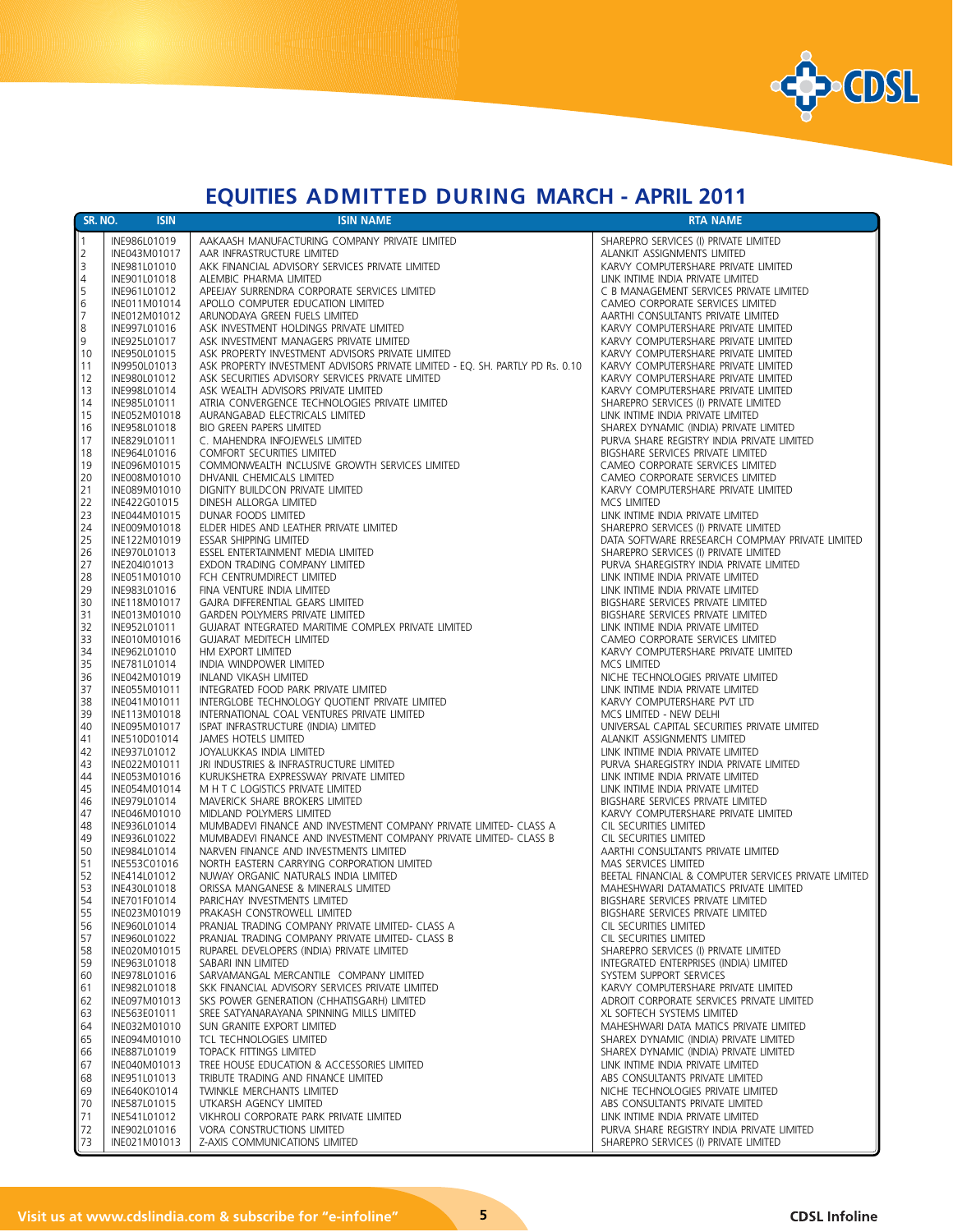

# **DPs ADMITTED DURING MARCH - APRIL 2011**

#### **DPID - 69900**

**Enndee Stocks Private Limited** 601/14, Manavta Nagar, Premgarh Road, Hoshiarpur - 146001. Punjab Tel: 01882-226111/7111 Fax: 01882-223210 Email: nd.cdsl@gmail.com

#### **DPID - 70000**

**Crown Consultants Private Limited** G-6/7, Amit Industrial Estate Dr. S. S. Rao Road, Nr Gandhi Hospital, Parel-East Mumbai - 400012 Tel: 022-40690701 Fax: 022-40690777 Email: demat@crownsec.com

#### **DPID - 70100**

**Hardik Fintrade Private Limited** 1006, 10th Floor, B Wing, Atma House, Nr Times Of India Ashram Road, Ahmedabad - 380009. Gujarat Tel: 079-26586338 Fax: 079-30075507 Email: hardikfin@rediffmail.com

#### **DPID - 70200**

**Tradebulls Securities Private Limited** 302, 3rd Floor, 3rd Eye Complex Panchvati Cross Roads, C. G. Road, Ahmedabad - 380006

Tel: 079-30000002 Fax: 079-26426445 Email: demat@tradebulls.in

#### **DPID - 70300**

**Globalworth Securities Limited** 305/306, Mahavir Complex, Derasar Lane, M.G. Road, Ghatkopar (East) Mumbai - 400077. Maharashtra Tel: 022-67679999 Fax: 022-67679950 Email: globalworth1@gmail.com

#### **DPID - 70400 Multigain Securities Services Private Limited** H-50, Lajpat Nagar, Moradabad - 244001. Uttar Pradesh Tel: 0591-2490200/400 Fax: 0591-2490400 Email: securities@multigain.in

#### **DPID - 70500 Bahubali Financial Services Private Limited** 3/10, Akash Ganga, Bhilai - 490023. Chhattisgarh

Tel: 0788-4033791 Fax: 0788-4038784 Email: manojjain@bahubalionline.com

**DPID - 70600 MSB E-Trade Securities Limited** 203, Aggarwal Plaza, Sector - 14, Rohini, New Delhi - 110085

Tel: 011-47107777 Fax: 011-47107731 Email: info@msbetrade.com

#### **DPID - 70700**

**Bhubaneswar Stock Exchange Limited** Stock Exchange Bhavan, P-2, Jaydev Vihar Chadrasekharpur Bhubaneswar - 751023. Orissa Tel: 0674-2302261/2262 Fax: 0674-2300463 Email: bhse@sancharnet.in

**DPID - 70800 Ganpati Finsec Private Limited** 37, K Block Sri Ganganagar - 335001. Rajasthan Tel: 0154-2472093 Fax: 0154-2775094 Email: gfpl\_mittal@yahoo.co.in

**DPID - 70900 Archi Shares And Stock Brokers Private Limited** 302, Shitiratna, Near Panchvati Cross Road Ellisbridge Ahmedabad - 380006. Gujarat Tel: 079-26565707/08/09 Fax: 079-26462709 Email: archi\_shares@hotmail.com

# **CHANGE IN NAME OF COMPANIES**

| SR. NO. ISIN |              | <b>OLD NAME</b>                                 | <b>NEW NAME</b>                          |
|--------------|--------------|-------------------------------------------------|------------------------------------------|
|              | INE350C01017 | AKANKSHA FINVEST LIMITED                        | AKANKSHA CELLULAR LIMITED                |
| 2            | INE901L01018 | ALEMBIC PHARMA LIMITED                          | ALEMBIC PHARMACEUTICALS LIMITED          |
| 3            | INE340K01011 | AMRIT JAL VENTURES PRIVATE LIMITED              | AMRIT JAL VENTURES LIMITED               |
| 4            | INE418B01030 | ATCO CORPORATION LIMITED                        | VAARAD VENTURES LIMITED                  |
| 5            | INE913E01018 | BIRLA TECHNOLOGIES LIMITED                      | ADITYA BIRLA MINACS TECHNOLOGIES LIMITED |
| 6            | INE413C01013 | <b>CCAP LIMITED</b>                             | SHELTER INFRA PROJECTS LIMITED           |
|              | INE819L01012 | ELGI RUBBER INTERNATIONAL LIMITED               | ELGI RUBBER COMPANY LIMITED              |
| 8            | INE051E01017 | ELPRO PACKAGING LIMITED                         | <b>ACCLAIM INDUSTRIES LIMITED</b>        |
| 9            | INE611B01022 | GUJARAT INCATEL TELECOMMUNICATION LIMITED       | KALEIDOSCOPE FILMS LIMITED               |
| 10           | INE959A01019 | H K FINECHEM LIMITED                            | ADI FINECHEM LIMITED                     |
| 11           | INE031L01014 | <b>INDO ZINC LIMITED</b>                        | TRINETRA CEMENT LIMITED                  |
| 12           | INE137B01010 | INTERTEC COMMUNICATIONS LIMITED                 | INTERTEC TECHNOLOGIES LIMITED            |
| 13           | INE022D01010 | <b>ISPAT FINANCE LIMITED</b>                    | NAVODAY MANAGEMENT SERVICES LIMITED      |
| 14           | INE216D01018 | K SERA SERA PRODUCTIONS LIMITED                 | K SERA SERA LIMITED                      |
| 15           | INE416F01019 | KARMA ISPAT LIMITED                             | KARMA INDUSTRIES LIMITED                 |
| 16           | INE415101015 | KIRI DYES AND CHEMICALS LIMITED                 | KIRI INDUSTRIES LIMITED                  |
| 17           | INE212B01011 | LIBORD INFOTECH LIMITED                         | LIBORD FINANCE LIMITED                   |
| 18           | INE215I01019 | MAN ALUMINIUM LIMITED                           | MAAN ALUMINIUM LIMITED                   |
| 19           | INE097E01010 | MINAL ENGINEERING LIMITED                       | MINAL INDUSTRIES LIMITED                 |
| 20           | INE868B01028 | NAGARJUNA CONSTRUCTION COMPANY LIMITED          | NCC LIMITED                              |
| 21           | INE240L01011 | NEW HORIZON LEASING & FINANCE LIMITED           | SRI ARUMUGA ENTERPRISE LIMITED           |
| 22           | INE635I01018 | PARSHWANATH HOUSING FINANCE CORPORATION LIMITED | PARSHWANATH CORPORATION LIMITED          |
| 23           | INE154B01015 | R M MOHITE TEXTILES LIMITED                     | R M MOHITE INDUSTRIES LIMITED            |
| 24           | INE989D01010 | RISHI PACKERS LIMITED                           | RISHI TECHTEX LIMITED                    |
| 25           | INE386L01012 | SANTOWIN POLYESTERS LIMITED                     | SANTOWIN CORPORATION LIMITED             |
| 26           | INF752K01016 | SHINSEI MUTUAL FUND                             | DAIWA MUTUAL FUND                        |
| 27           | INE119G01025 | VIJAYESWARI TEXTILES LIMITED                    | VTX INDUSTRIES LIMITED                   |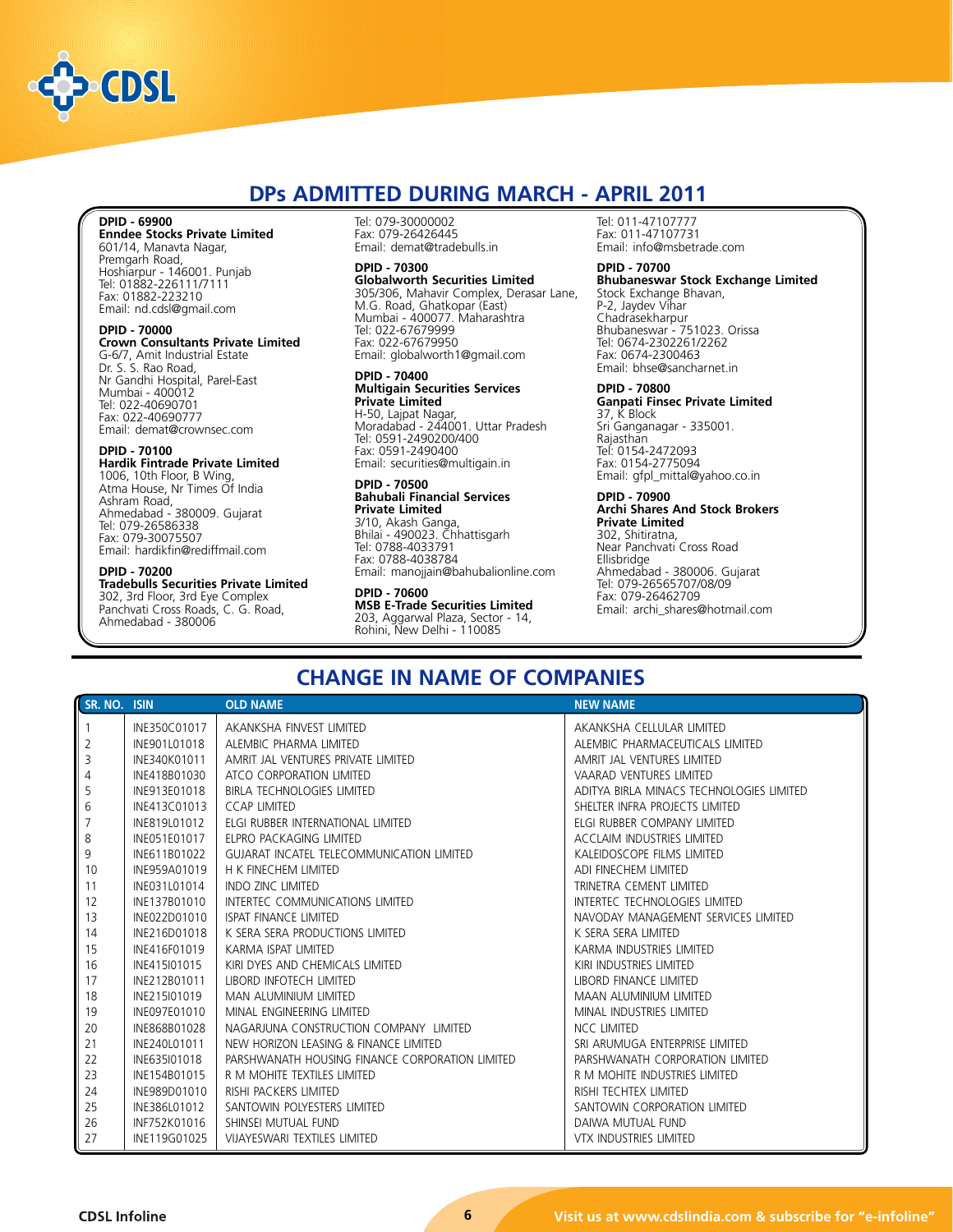

# **Are your Mutual Fund Statements driving you up the wall?**



## **Convert your statements and experience the convenience of holding your Mutual Fund units in your CDSL demat account**

### **Benefits of holding Mutual Fund units in your Demat Account:**

- Convenience of holding your mutual fund units and other investments in your existing demat account. For converting your existing mutual fund investments in demat form, submit a duly filled Mutual Fund Destatementisation Request Form (MF-DRF) along with Statement of Account (SOA) to your Depository Participant (DP).
- Get a consolidated statement for all mutual funds along with other investments.
- Give a single instruction to your DP for change of address, bank details, nominee etc. for all your mutual fund investments.
- Purchase mutual fund units by placing an order through your existing stock broker and get direct credit in your demat account.
- Quote your demat account number and get allotment of New Fund Offer/s (NFO) in your existing demat account.
- Commence a Systematic Investment Plan (SIP) in the demat form.
- Ease of Transfer of mutual fund units from one demat account to another.
- Direct redemption of mutual fund units based on value / no. of units / all mutual fund holdings.
- Auto credit of dividend through ECS / NEFT for all mutual fund holdings in your bank account.
- Offer mutual fund units held in your demat account as collateral to procure loans.
- Receive SMS alerts directly from CDSL for any debit and/or credit in your demat account.
- Register for CDSL's internet facility, easi, and view the valuation of your entire portfolio including mutual funds.

### **For further details contact your DP today !!**